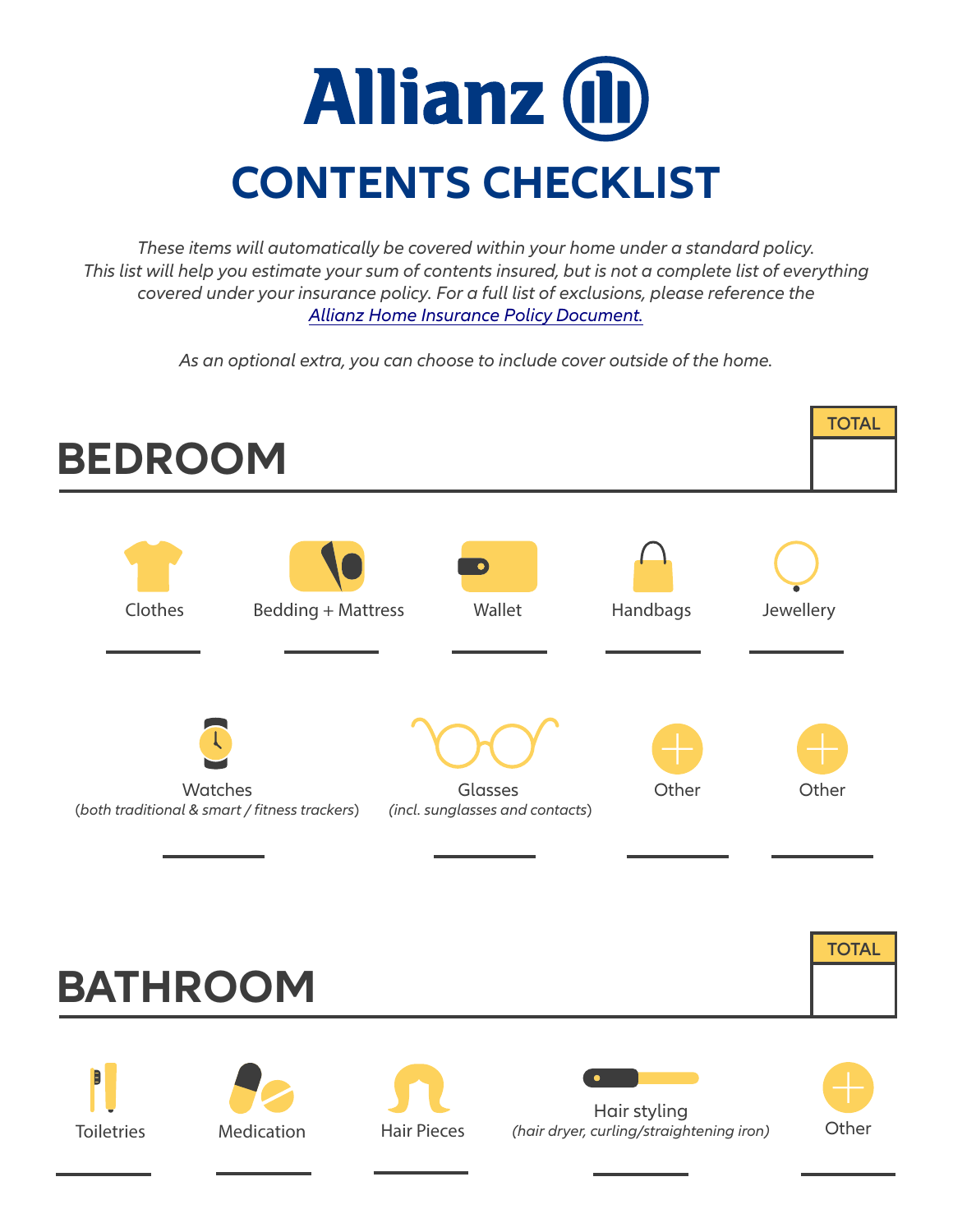## **LIVING SPACE**